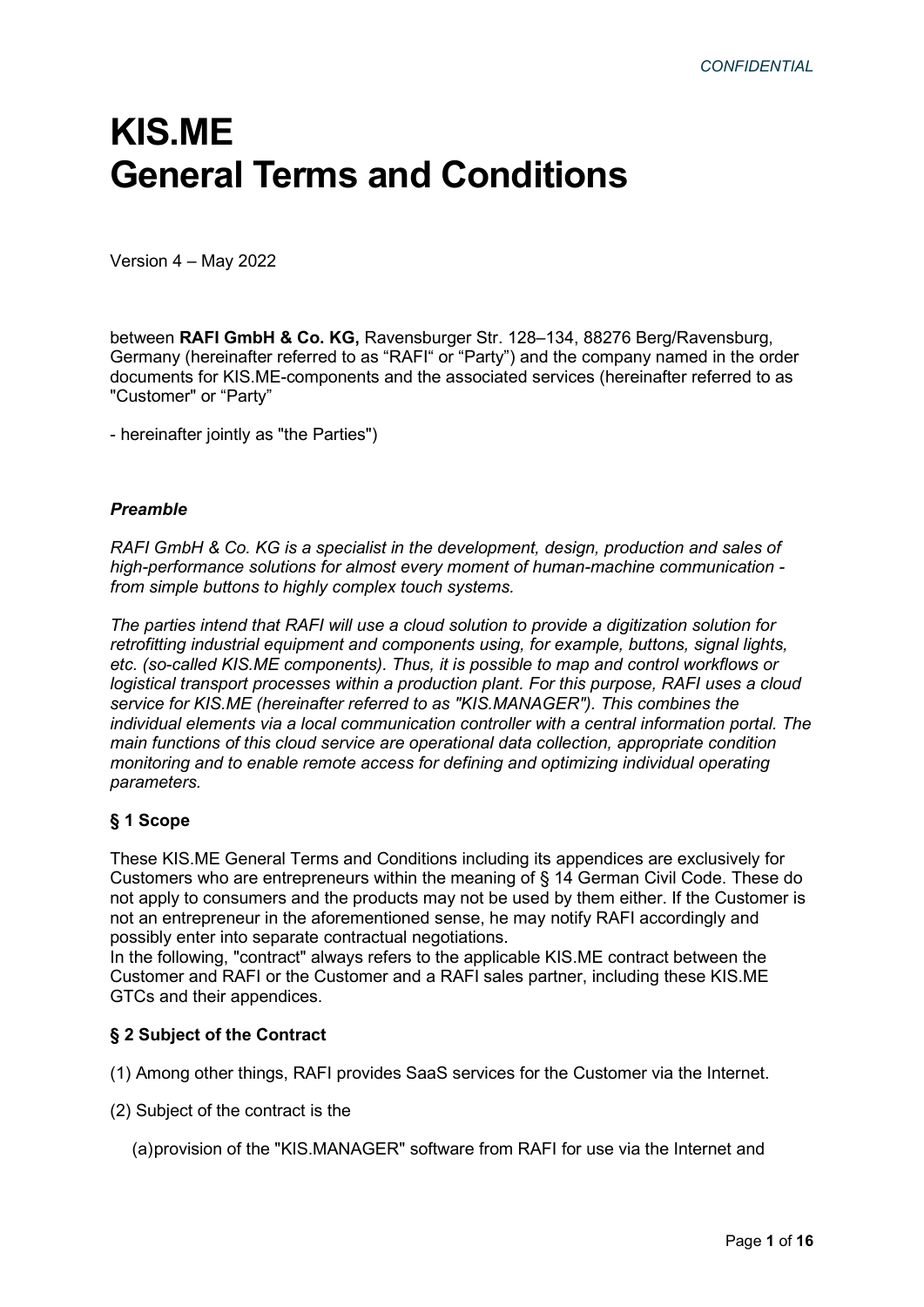(b) the granting of storage space for the use of the software for the storage of company data in combination with the corresponding hardware of the Customer.

(3) RAFI is permitted to involve subcontractors in the provision of storage space. The use of subcontractors does not release RAFI from the sole obligation towards the Customer to completely fulfill the contract.

(4) With regard to any open-source software contained therein, the software license conditions of the respective manufacturer shall apply, which is stated in the relevant RAFI order documents or the documents referenced therein.

## § 3 KIS.MANAGER Software Usage

(1) For the duration of this contract, RAFI provides the KIS.MANAGER software to the Customer in the respective current version against payment (or free of charge in the "Trial" version) from the time of registration of the Customer in the system and registration of the respective hardware device via the Internet. For this purpose, RAFI sets up the KIS.MANAGER software on a server which is accessible to the Customer via the Internet. Before use, please refer to the corresponding Quick Start Guide and the manual. The Customer will find both linked in the respective order documents and additionally the Quick Start Guide is attached to the hardware and the manual is available for reading online at www.kisme.com.

(2) With regard to the installation of the respective KIS.ME components, in particular concerning the digital inputs and outputs, only qualified personnel with electrical engineering knowledge and expertise in all areas relevant for use, such as plant and occupational safety, mechanical engineering, fire protection and the usual industrial guidelines for production may be deployed.

(3) The use for security relevant functions is excluded. The respective scope of functions of the KIS.MANAGER software results from the performance overview listed in the specific order documents and the corresponding order or the order by the Customer with the corresponding order confirmation including these KIS.ME GTCs together with appendices by RAFI or the respective sales partner. Different license scopes can be ordered. Further details on the different versions from which the Customer can choose from can be found in the corresponding order documents. All the Customer's hardware devices are equally subject to the scope of the license purchased. An upgrade to the next more comprehensive version is possible at any time at the beginning of the following month by obtaining a new corresponding offer from RAFI with a corresponding order or by Customer order with corresponding order confirmation from RAFI; a downgrade to the previous more restricted version is possible in the same way, but only at the beginning of the following calendar year.

(4) RAFI shall remedy all software errors immediately in accordance with the technical possibilities. An error shall be deemed to exist if the KIS.MANAGER software does not fulfill the functions specified in the performance overview, delivers faulty results or otherwise does not function properly so that the use of the KIS.MANAGER software is impossible or limited.

(5) RAFI is continuously developing both the KIS.MANAGER software and the firmware and will improve them through ongoing updates and upgrades. The standard functions of the underlying cloud service will also be continuously developed. The minimum duration for providing updates and upgrade options is two (2) years from delivery of the hardware to the Customer. RAFI shall notify the Customer in good time (at least two (2) years in advance) if these updates will no longer be offered in the future. The aforementioned minimum duration as well as the notice period shall not apply in the event of termination for good cause pursuant to § 10 (2) of these KIS.ME GTCs.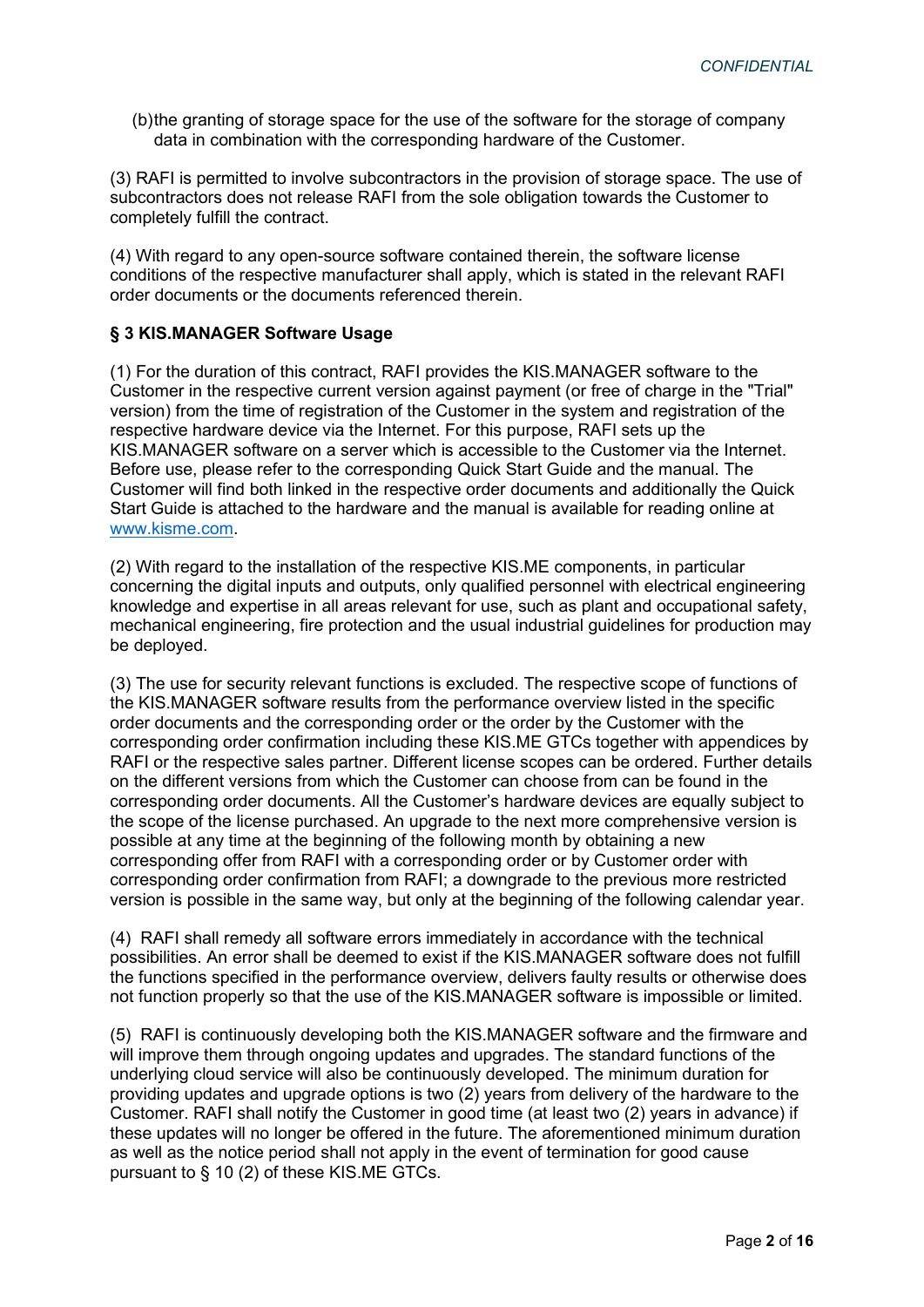# § 4 Rights of Use of the KIS.MANAGER Software

(1) RAFI grants the Customer the non-exclusive and non-transferable right to use the KIS.MANAGER software for the duration of the contract in accordance with the intended purpose.

(2) The Customer may only edit the KIS.MANAGER software as far as this is covered by the intended use of the KIS.MANAGER software according to the respective current service overview (e.g. parameterization, creating users, etc.).

(3) The Customer may only reproduce the KIS.MANAGER software to the extent that this is covered by the intended use of the software in accordance with the current performance overview in the RAFI order documents. Necessary duplication includes the loading of the KIS.MANAGER software into the main storage on the respectively provided server (if applicable named in the contract documents for third parties), but not the installation or the storage of the KIS.MANAGER software, even if temporary, on data carriers (such as hard drives or similar) of the hardware used by the Customer (possibly also via a subcontractor).

(4) Except for the cases mentioned in the last sentence of this paragraph, the Customer is not entitled to allow the use of the KIS.MANAGER software by a third party either with or without a fee. The Customer is thus expressly not permitted to sublet the KIS.MANAGER software. If third parties use the KIS.MANAGER software on behalf of the Customer, these third parties in turn shall be bound by the Customer in accordance with these GTCs and its appendices and any documents included in RAFI's order documents before new users are created for third parties. RAFI's KIS.ME sales partners are not third parties in the aforementioned sense.

## § 5 Granting of Server Storage Space

(1) RAFI provides the Customer with sufficient storage space on a server in order to store his data for the intended use of the respective hardware. The Customer can store his contents on this server in accordance with the technical specification set out in the relevant RAFI order documents.

(2) RAFI shall ensure that the stored data can be accessed via the Internet.

(3) With the exception of the last sentence of § 3 (4), the Customer is not granted the right to allow the use of the storage space partially or completely by a third party either with or without a fee.

(4) The Customer undertakes not to store any content on the storage space whose provision, publication or use violates applicable law or agreements with third parties.

(5) RAFI is obliged to take suitable precautions against data loss and to prevent unauthorized access to the Customer's data by third parties if and to the extent that this should be necessary.

(6) The Customer remains the sole owner of the data and can therefore demand the restitution or deletion of individual or all data at any time. If the Customer has entered into a contract with a RAFI distributor, RAFI shall not be held responsible with regard to the data exchanged and processed in this relationship.

(7) RAFI itself does not retain any data in this respect after termination of the contract, unless there are corresponding statutory, standard or official storage obligations. A further exception is data in backups before they become obsolete. During this transition phase, those data are stored at RAFI or the hoster as copies that cannot be directly read and used.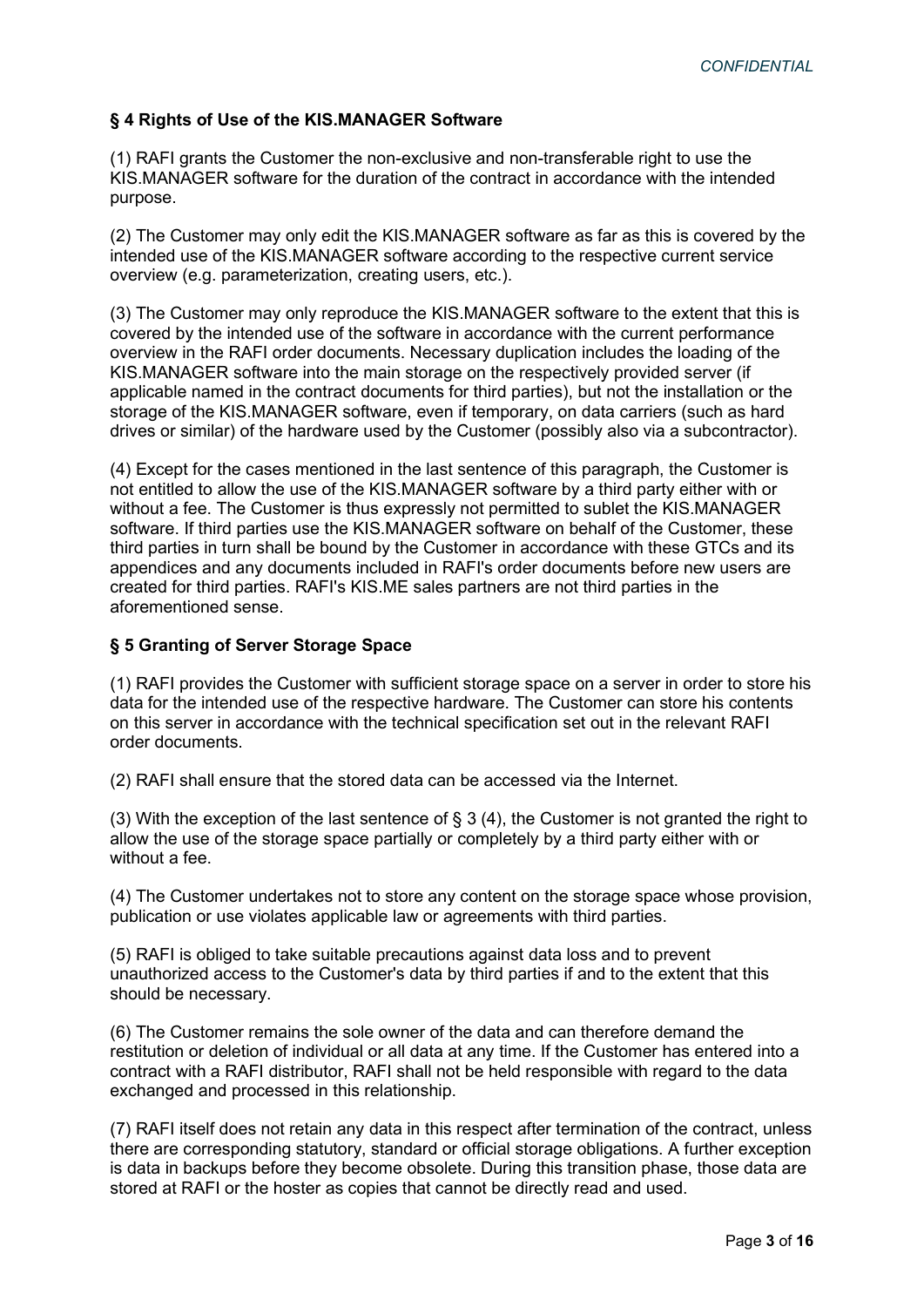(8) With regard to the Customer data, RAFI is neither entitled to a right of retention nor the statutory right of lien (§ 562 German Civil Code).

(9) If and to the extent that personal data of the Customer or employees of the Customer are stored on the defined storage space of the server, the "General Data Protection Regulations" as well as the "Supplementary Data Protection Regulations for KIS.MANAGER", which the respective user already had to take note of and agree to during the registration process, respectively in an initial e-mail sent to him.

# § 6 Technical Support

The scope of the technical support can be found in Appendix 1 "Overview of Services" and is specified in the respective order documents and the related correspondence. As a result of this process, both Parties will appoint contact persons who are responsible for technical matters and who may also be authorized to make decisions. On the Customer side this should be the person with the administrator function.

# § 7 Interruption/Impairment of Accessibility

(1) Adjustments, changes, and additions to the contractual services as well as measures that serve to identify and rectify malfunctions will only lead to a temporary interruption or impairment of availability if this is absolutely necessary for technical reasons. Further details on availability and our related services according to the license level you have chosen can be found in Appendix 1 "Overview of Services", specified by the respective order documents and the corresponding correspondence.

# § 8 Remuneration

(1) The Customer is obligated to pay RAFI the individually agreed monthly fee for the provision of the KIS.MANAGER software and the granting of the storage space, plus statutory VAT, for the registered number of hardware devices and in accordance with the selected license version for one calendar year in advance, in January of the respective year. Remuneration does not apply to the "Trial" version. If the contract is concluded during the course of the year, the respective month in which the contract is concluded shall take the place of January for payment to the extent described in sentence 1 for the remaining calendar year. Both for hardware devices purchased by the Customer during the year and for upgrades to higher license versions during the year, the individually agreed monthly fee for all remaining months until the end of the year is due immediately. Unless otherwise agreed, the remuneration shall be based on the conditions specified in the order documents of RAFI.

(2) Objections to the invoicing of the services provided by RAFI must be raised in writing by the Customer within a period of eight (8) weeks after receipt of the invoice at the office stated on the invoice. Upon expiry of the aforementioned period, the invoice is deemed to be approved by the Customer. By sending the invoice, RAFI shall specifically draw the Customer's attention to the significance of his conduct. Should a defect occur in one of the hardware devices or a hardware device be lost, it can no longer be used and must be deleted from the web platform by the Customer accordingly.

(3) Should a defect occur in one of the hardware devices or if a hardware device gets lost, it can no longer be used and must be deleted from the web platform by the Customer accordingly or the Customer has to request the deletion at RAFI. Consequently, it no longer causes any costs in the coming calendar year's billing. However, the Customer will not be reimbursed for the current calendar year.

# § 9 Warranty/Liability for Defects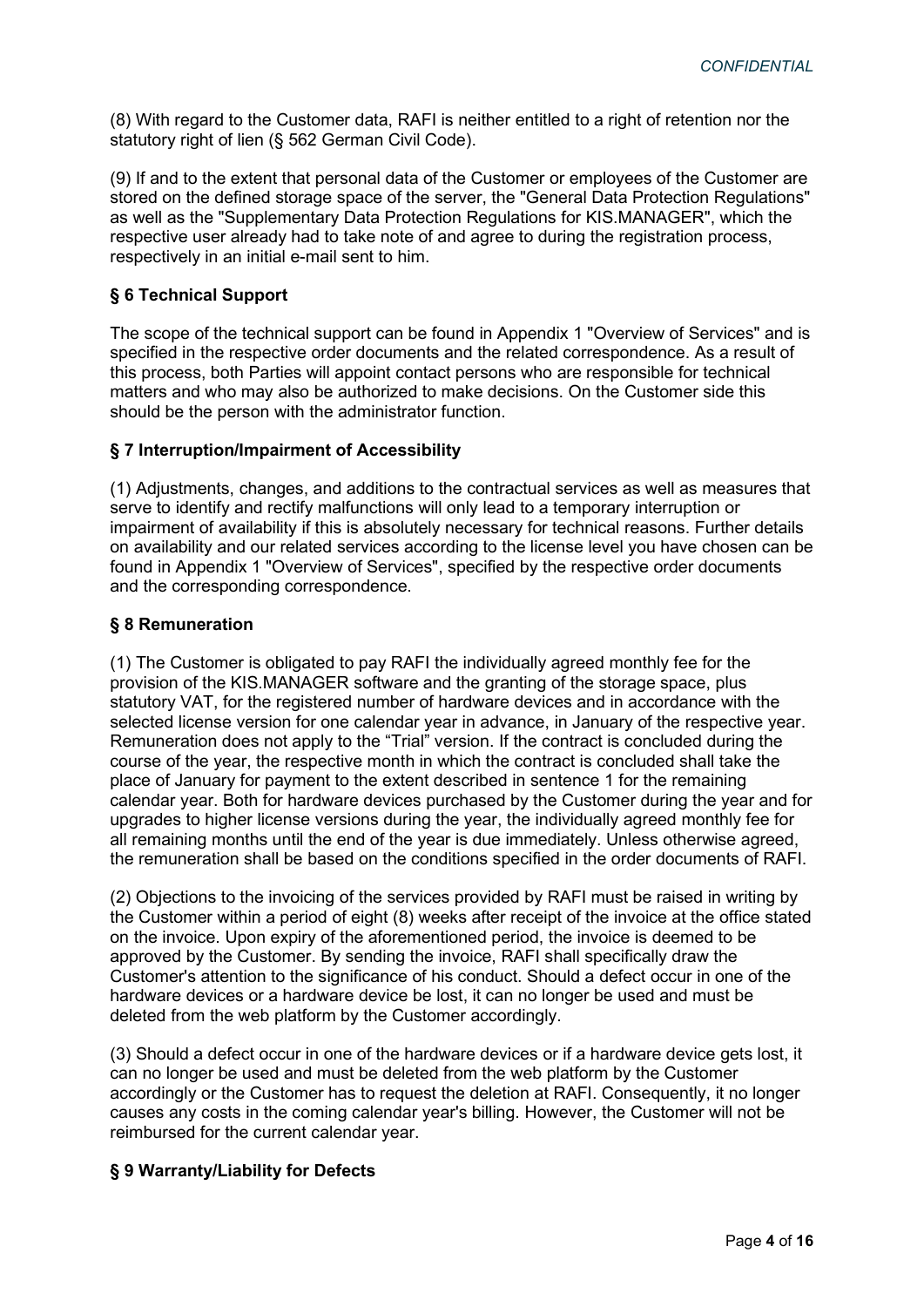(1) RAFI guarantees the functional and operational readiness of KIS.MANAGER in accordance with the provisions of these KIS.ME GTCs together with the appendices. The condition of the KIS.MANAGER shall correspond, depending on the selected license level (see overview of services, Annex 1 Clause 3), to the extent indicated therein, to that of the "Trial" version.

(2) If a hardware device has to be replaced, for whatever reason, the Customer shall be entitled, after deleting the corresponding hardware device from the web platform, to register a replacement device in the system for further use of KIS.MANAGER instead of the previous hardware device, without any additional remuneration as defined in § 8 for the replacement device.

(3) RAFI is obligated to conclude an agreement with all employees and subcontractors used by RAFI in connection with the preparation, execution and fulfillment of this contract that is identical in content to the preceding paragraph 2.

(4) In the event that RAFI services are used by unauthorized third parties using the Customer's access data, the Customer shall be liable for any resulting fees within the scope of civil law liability until receipt of the corresponding Customer request to change the access data or to report the loss or theft, provided that the Customer is at fault for the access of the unauthorized third party.

(5) RAFI is entitled to block the storage space immediately if there is reasonable suspicion that the stored data is illegal and/or infringes third-party rights. Reasonable suspicion of unlawfulness and/or infringement of rights exists, in particular if courts, authorities and/or other third parties inform RAFI thereof. RAFI must inform the Customer of the block and the reason for it without delay. The block shall be lifted as soon as the suspicion is invalidated.

(6) Claims for damages against RAFI are excluded irrespective of the legal grounds, unless RAFI, its legal representatives or vicarious agents have acted with intent or gross negligence. RAFI shall only be liable for slight negligence if one of the essential contractual obligations has been violated by RAFI, its legal representatives or executive employees or vicarious agents. RAFI shall only be liable for foreseeable damage, which typically has to be expected. Essential contractual obligations are those obligations which form the basis of the contract, which were decisive for the conclusion of the contract and on whose fulfilment the Customer may rely.

(7) RAFI is fully liable for intentionally or negligently caused damage from injuries to life, body, or health by RAFI, its legal representatives or vicarious agents.

(8) Provided that RAFI is liable for damages according to the aforementioned regulations irrespective of the legal grounds - directly or indirectly in connection with the execution of this contract, liability shall be limited to an amount of EUR 500,000 per damaging event and to a maximum of EUR 1,000,000 per year. The liability of RAFI shall be limited to compensation for damages typical of the contract.

# § 10 Duration and Termination

(1) The contract comes into force upon signature by both Parties and is concluded - except for the "Trial" version - for an indefinite period with a minimum term until the end of the respective calendar year. If the contractual relationship is concluded in the second half of a year, the minimum term shall be extended until the end of the following calendar year. The contractual relationship can be terminated by the Customer after one (1) year, by RAFI after two (2) years at the earliest, in each case in writing with a notice period of three (3) months to the end of the year, whereby objective reasons must exist on the part of RAFI and RAFI will take into account the customer's interests.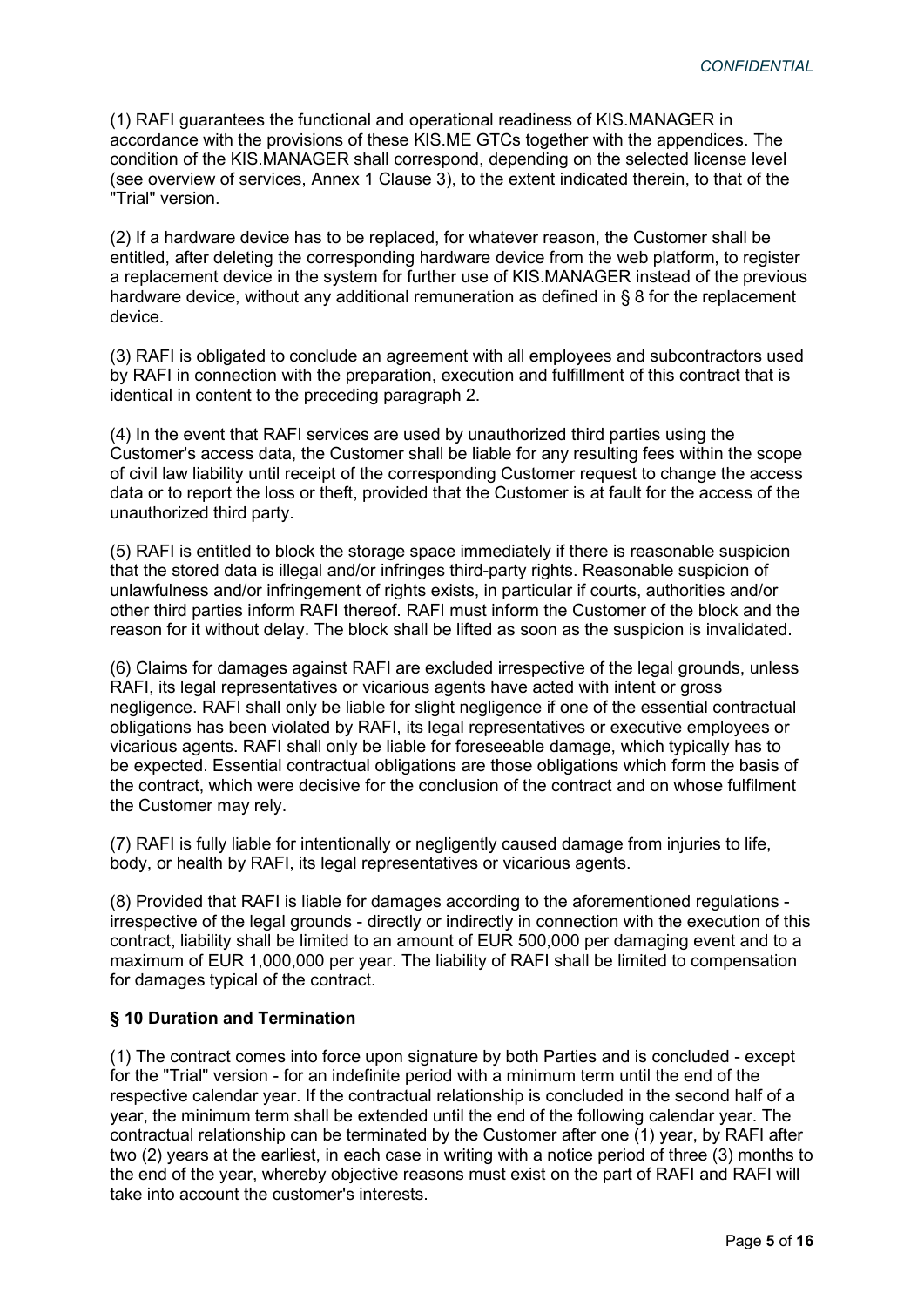(2) The right of each Party to terminate the contract without notice for good cause remains unaffected. In particular, RAFI is entitled to terminate the contract without notice if the Customer fails to make due payments despite written reminder and setting of an extension period or if he violates the contractual provisions regarding the use of the services. In any case, a termination without notice requires that the other Party has been warned in writing and requested to eliminate the alleged reason for termination without notice within a reasonable period of time.

## § 11 Data Protection/Confidentiality

(1) The Customer himself shall be responsible for the declarations of consent required by his Customers and his contractual partners in accordance with the provisions of the Federal Data Protection Act.

(2) RAFI undertakes to maintain strictest secrecy with regard to all confidential processes, in particular business or trade secrets of the Customer, which come to RAFIs knowledge in the course of the preparation, execution and fulfilment of this contract, and not to pass them on or exploit them in any other way. This applies to any unauthorized third parties, i.e. also to unauthorized employees of both RAFI and the Customer, unless the disclosure of information is necessary for the proper fulfilment of the contractual obligations of RAFI. In cases of doubt, RAFI shall obtain the Customer's consent before such disclosure.

(3) Each Party shall ensure that any information disclosed based on this Agreement cannot be used for reducing trade secrecy competition between the Parties. Insofar as the information in question could pose such a threat, the Parties will negotiate and enter into an industry standard Clean Team Agreement prior to disclosing such information in order to avoid a breach of any antitrust laws.

(4) RAFI undertakes to agree a provision with the same content as para. 2 above with all its employees and subcontractors assigned to preparation, execution and performance of this contract.

(5) The Customer shall treat any information or documents which come to his knowledge during RAFI's support services and which are marked as business or trade secrets or which are clearly recognizable as such due to other circumstances, as confidential during the term of the contract and after its termination and shall not disclose them to third parties. The confidentiality of the documents and information shall not or no longer apply if they are already in the public domain or are made public by RAFI.

# § 12 Final Provisions

(1) RAFI has the right to use subcontractors for the fulfilment of this contract.

(2) This contract shall be governed by the laws of the Federal Republic of Germany with the exception of the United Nations Convention on Contracts for the International Sale of Goods of 4/11/1980.

(3) The place of jurisdiction for disputes arising from or in connection with this contract is exclusively Ravensburg.

(4) The ineffectiveness of individual provisions of this contract shall not affect the effectiveness of the remaining provisions. In this case, the parties undertake to agree on effective provisions that come as close as possible to the intended purpose of the invalid provisions. This also applies for the closure of any loopholes in this contract.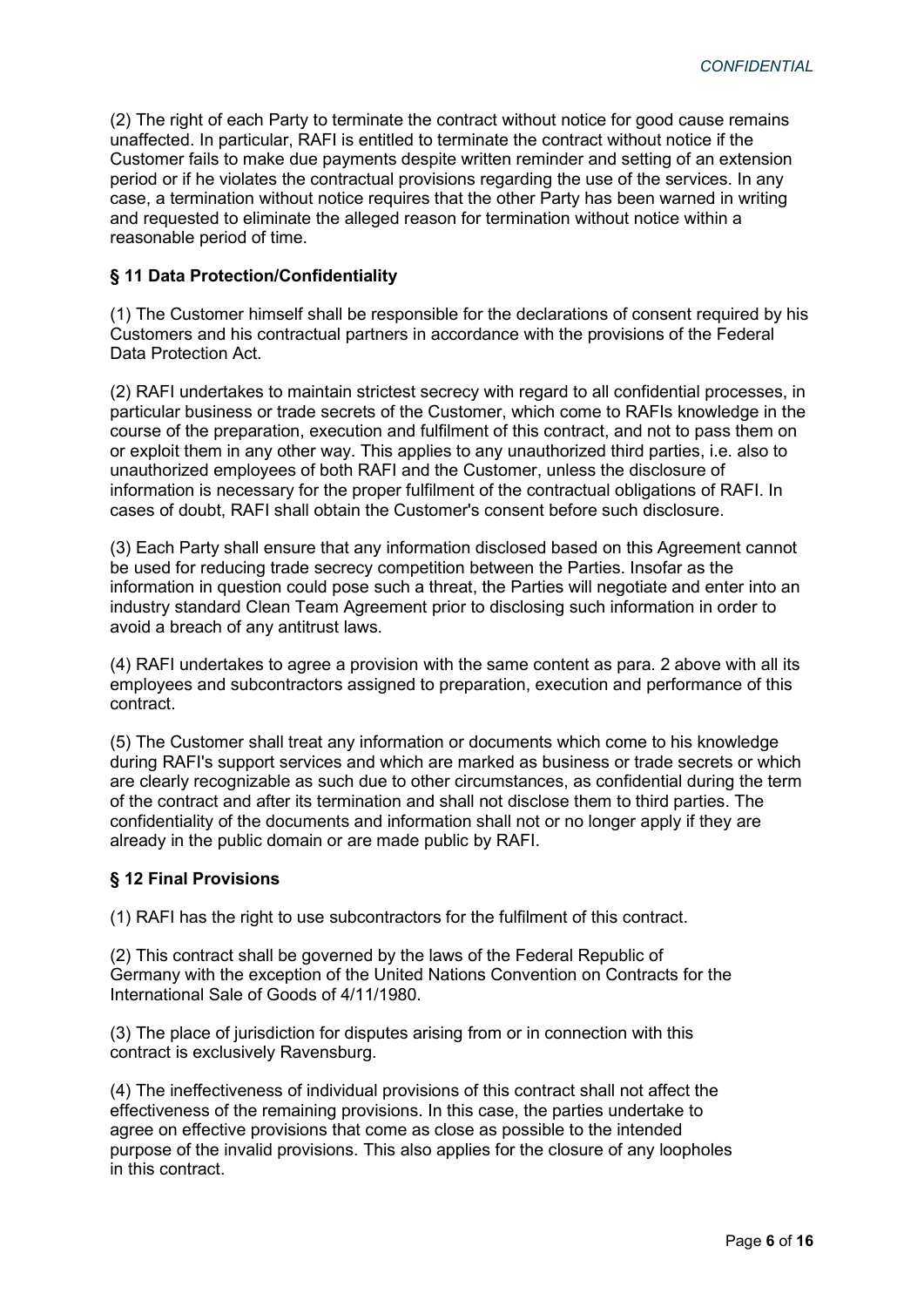Incorporated documents in this version, as transmitted or accessed by you via our website at the time of entering into this Agreement, are Appendices 1 to 4, which are linked below (if not transmitted).

Appendix 1: Overview of Services KIS.ME

Appendix 2: Terms of Use KIS.ME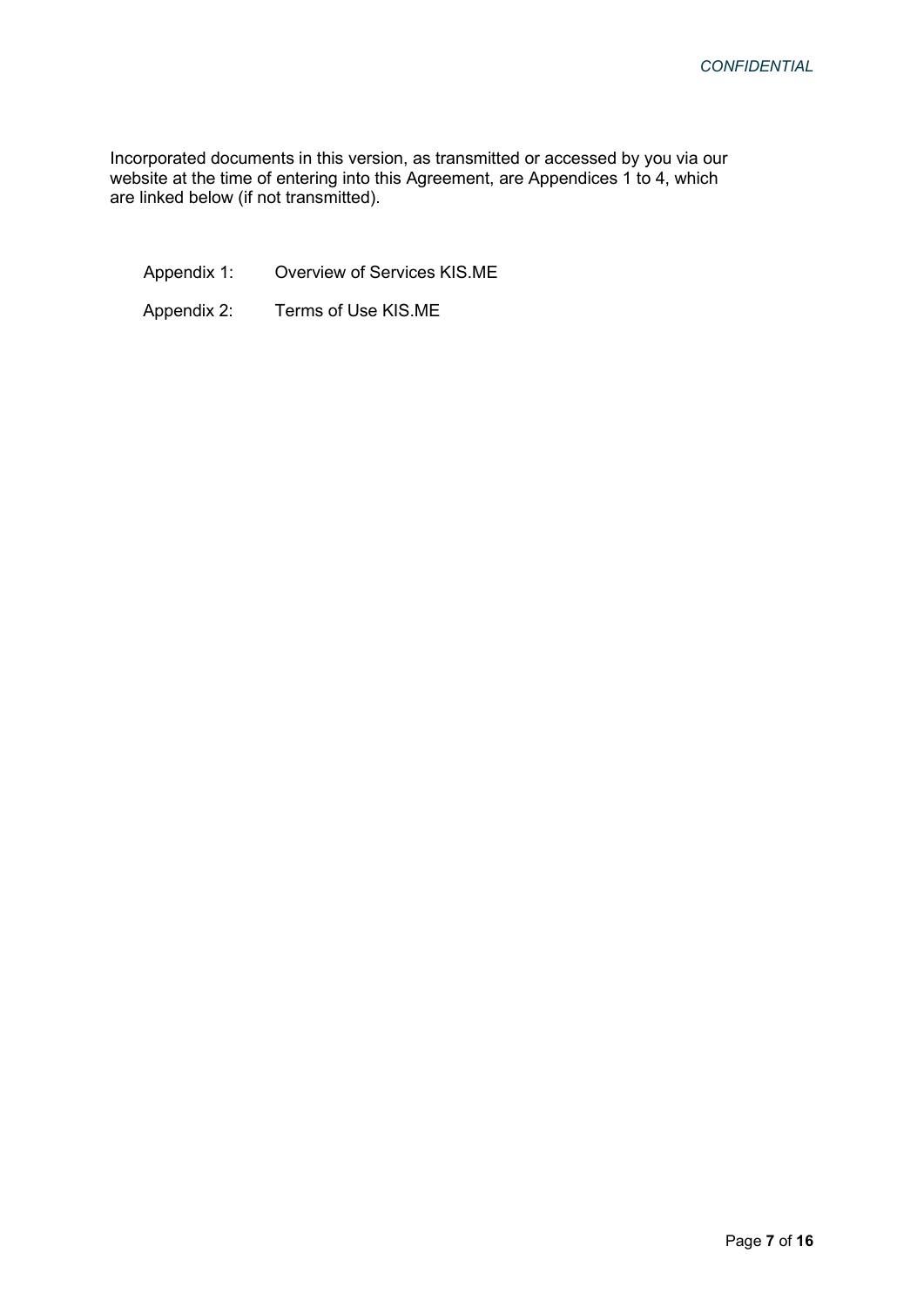# Appendix 1 Service Overview KIS.ME

This service overview describes the basics of the KIS.ME product family. The commercial details result from the respective offer which RAFI submits to its customers.

# 1. General

KIS.ME is a cloud service consisting of KIS.MANAGER and various KIS.ME components. KIS.ME components are Wi-Fi-capable and can be managed and operated using the KIS.MANAGER. Parts of the cloud services of KIS.MANAGER can also be used without KIS.ME components. In principle, however, KIS.MANAGER and KIS.ME components are mutually dependent on each other.

### 2. Registration KIS.MANAGER

The cloud service KIS.MANAGER is publicly accessible via the Internet:

# https://kisme.rafi.de/en

The registration can be done independently by a company representative. When registering, a closed area for the company and a personalized access for the registrant is created at the same time, initially with the license level "Trial" (see chapter 3).

The following options are available after registration:

- Registration of already purchased KIS.ME components in KIS.MANAGER;
- Use of cloud services according to the license level (see Chapter 3);
- Creation or Deletion of additional employee accounts;
- Contact Support or RAFI Sales to obtain a quotation for changing the license level or to purchase (additional) KIS.ME components.

Attention: In case of a downgrade from one of the license levels mentioned in clause 3 to one of the lower license levels, there is a possibility of a permanent loss of data and thus performance.

#### 3. License levels

The functional scope of KIS.MANAGER is based on license levels (see below, table 1). Upon registration the customer receives the license level "Trial". This is free of charge for ninety  $(90)$  days and serves to get to know the product. When purchasing the starter kit<sup>1</sup>, this license is available free of charge for a period of six (6) months from the date of purchase.

<sup>1</sup> The starter kit consists of the following items: 1x KIS.BOX, 1x KIS. LIGHT, 2x USB cable, 1x power bank, quick start guide.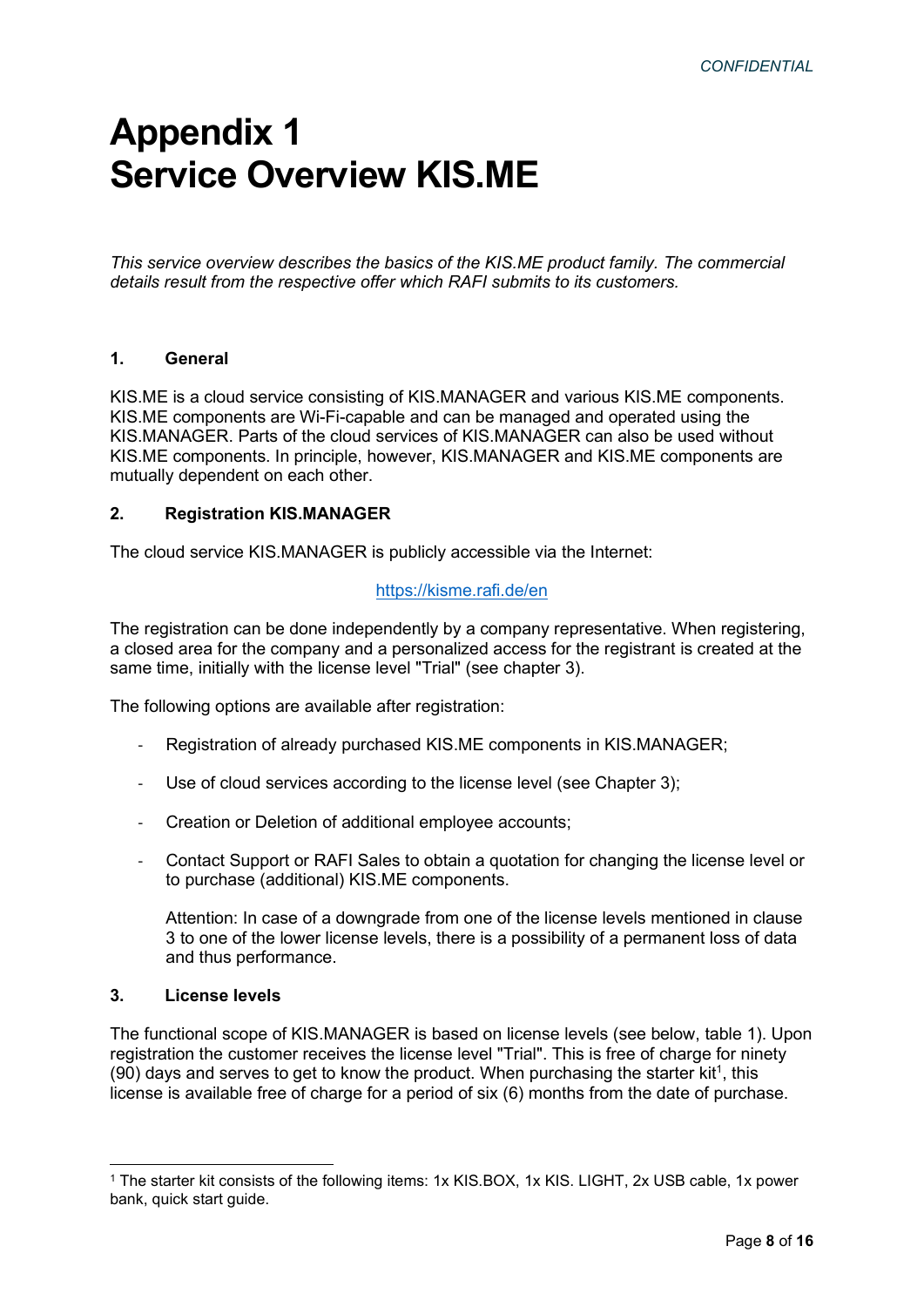If the KIS.MANAGER is to be used beyond this period, it is necessary to contact RAFI in order to receive an offer for another license level.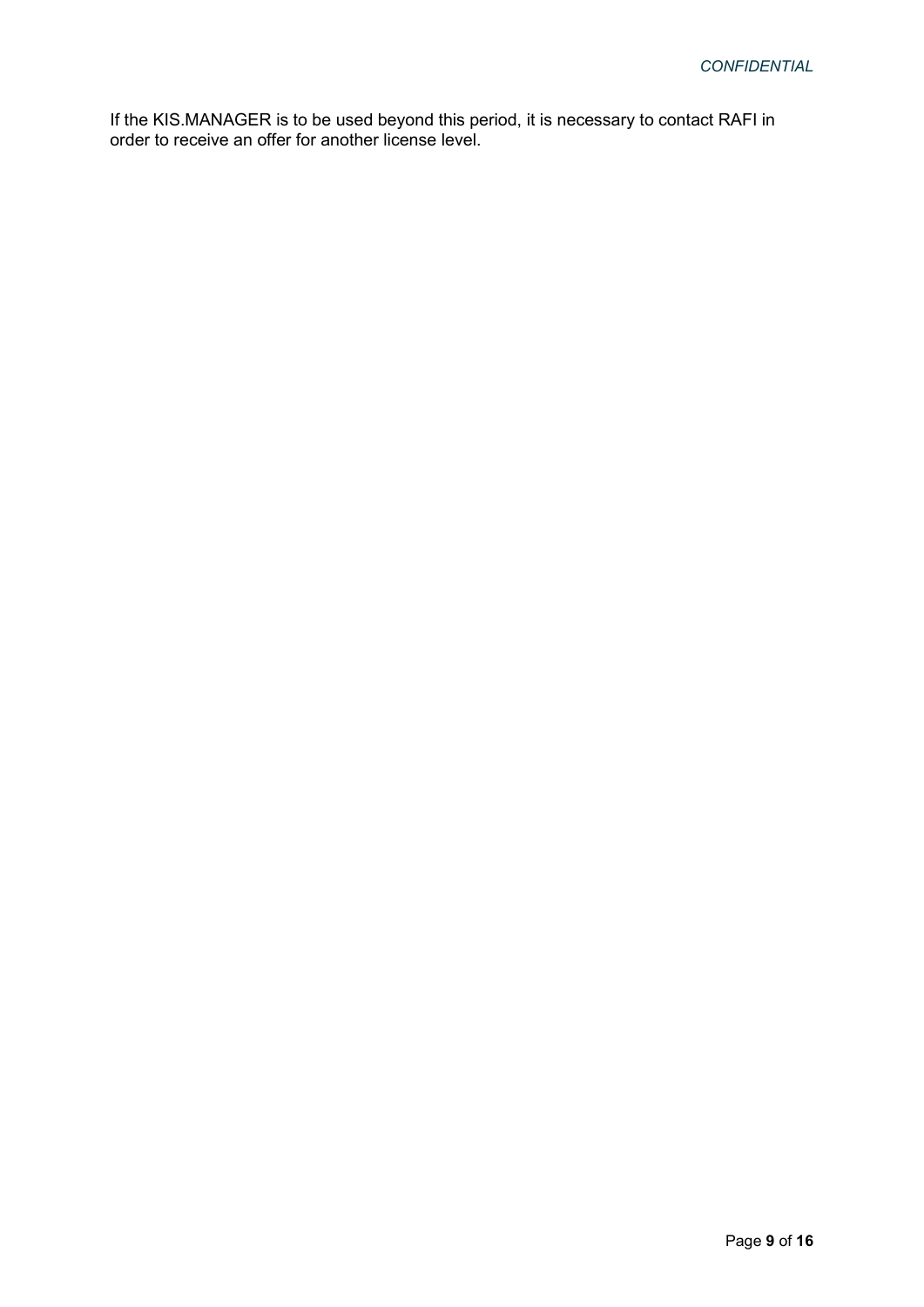|           |                                             | <b>License Levels</b>                                             |                                                         |                                                                   |                                                         |
|-----------|---------------------------------------------|-------------------------------------------------------------------|---------------------------------------------------------|-------------------------------------------------------------------|---------------------------------------------------------|
|           |                                             | <b>Trial</b><br>(Duration 90<br>days) $2$                         | S                                                       | M                                                                 | L                                                       |
| Functions | <b>Number of Devices</b>                    | $0$ to $2$                                                        | not limited                                             | not limited                                                       | not limited                                             |
|           | <b>Number of Users</b>                      | not limited                                                       | not limited                                             | not limited                                                       | not limited                                             |
|           | <b>Number of</b><br>Workspaces <sup>3</sup> | 1                                                                 | 1                                                       | 1                                                                 | 1                                                       |
|           | <b>Rule Engine</b>                          | <b>Extended</b>                                                   | <b>Standard</b>                                         | <b>Extended</b>                                                   | <b>Extended</b>                                         |
|           | <b>E-Mail Notification</b>                  | X                                                                 | X                                                       | X                                                                 | X                                                       |
|           | <b>Dashboard</b>                            | X                                                                 |                                                         | X                                                                 | X                                                       |
|           | <b>Digital Twin</b>                         | X                                                                 |                                                         | X                                                                 | X                                                       |
|           | <b>Digital Shopfloor</b>                    | X                                                                 |                                                         | X                                                                 | X                                                       |
|           | <b>KPI Generator</b>                        | X                                                                 |                                                         |                                                                   | X                                                       |
|           | <b>Data Export</b>                          | $\pmb{\mathsf{x}}$                                                |                                                         |                                                                   | X                                                       |
|           | <b>Update</b><br>Over-the-Air               | X                                                                 | X                                                       | X                                                                 | X                                                       |
|           | <b>Update Time</b>                          | X                                                                 |                                                         | X                                                                 | X                                                       |
| Support   | <b>Service Hours</b>                        | <b>Business</b><br><b>Hours</b><br>as stated in<br>5.3, section 7 | <b>Business Hours</b><br>as stated in 5.3,<br>section 7 | <b>Business</b><br><b>Hours</b><br>as stated in<br>5.3, section 7 | <b>Business Hours</b><br>as stated in 5.3,<br>section 7 |
|           | <b>Support Medium</b>                       | E-Mail                                                            | E-Mail                                                  | <b>E-Mail / Hotline</b>                                           | <b>E-Mail / Hotline</b>                                 |
|           | <b>Response Time</b>                        | 12 h within the<br>service time                                   | 12 h within the<br>service time                         | 8 h within the<br>service time                                    | 6 h within the<br>service time                          |
|           | <b>Support Quota</b>                        | 2 h per month                                                     | 2 h per month                                           | 4 h per month                                                     | 6 h per month                                           |

Table 1: Scope of functions of the license levels

<sup>2</sup> When purchasing a starter kit, the free trial license period is 6 months from the date of purchase.

<sup>3</sup> Additional workspaces can be booked on request.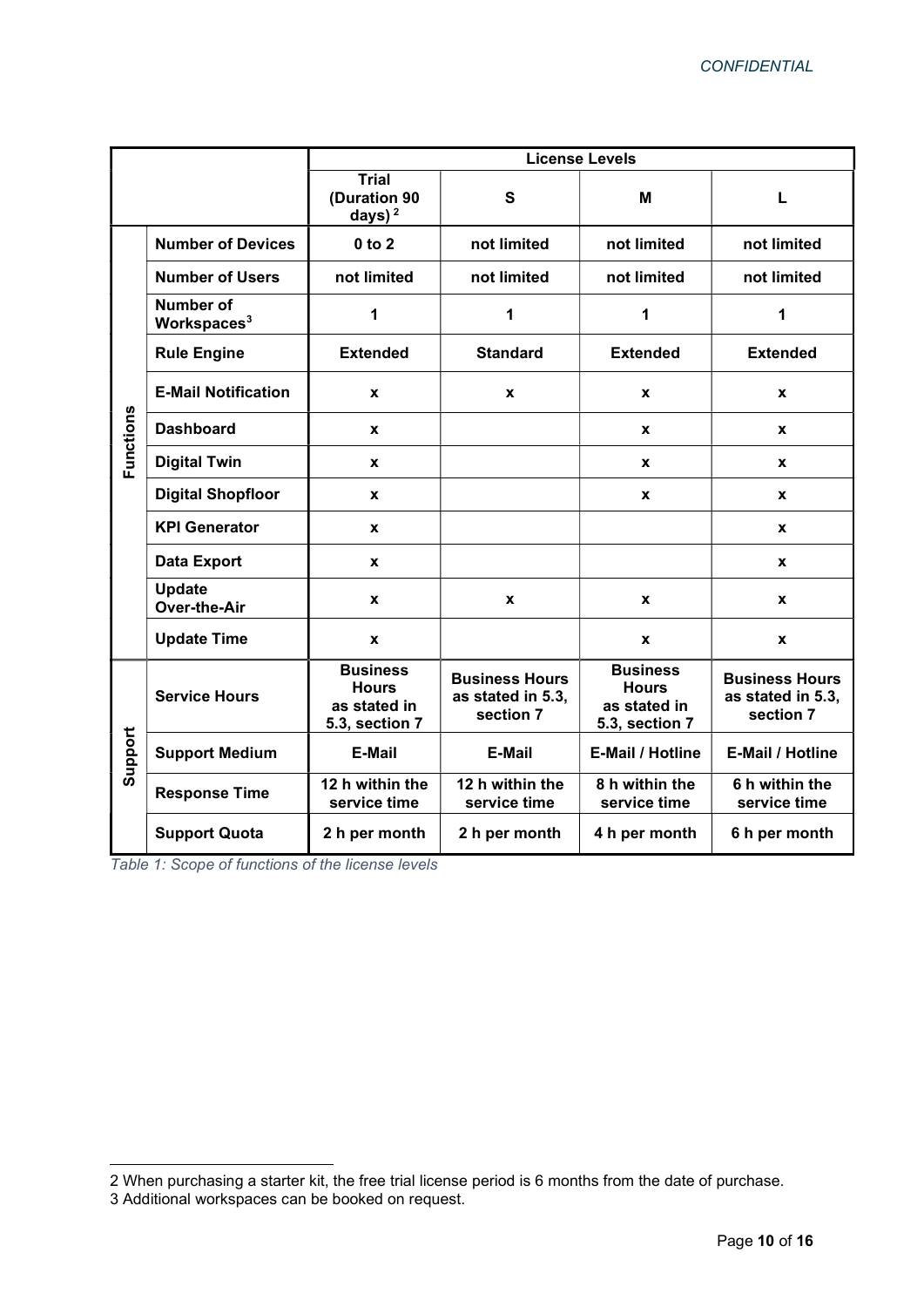# 4. Functional Description

- (1) Digital Twin: Each KIS.ME component can be controlled and monitored as a digital twin in KIS.MANAGER.
- (2) Digital Shop Floor: Digital twins of the KIS.ME components can be flexibly placed on SVG graphics, for example to get an overview of a production area. This function is referred to as digital shop floor.
- (3) Workspaces are used to easily organize the KIS.ME components in KIS.MANAGER. Each workspace can stand for a completed application of the KIS.ME components in a company.

Each workspace has its own dashboard and rule engine (see section 4.6).

- (4) KPI-Generator (KPI = Key-Performance-Indicator): The data exchange between KIS.MANAGER and KIS.ME components is used to calculate key performance indicators. Various charts are available to display these key figures.
- (5) Rule Engine: Rules are created in the Rule Engine to define the interactions of KIS.ME components. Multiple triggers, conditions and actions can be defined in each rule.
- (6) E-Mail-Notifications: The e-mail notification function allows you to create templates and to define the conditions for their dispatch. The addressee and shipping conditions are defined via the rule engine.
- (7) Updates: Software / firmware updates for KIS.MANAGER and KIS.ME components are provided. Settings regarding the update time can be made within a limited period of time depending on the license level in KIS.MANAGER.
- (8) Support is provided via e-mail inquiries and a telephone hotline. Which media are available depends on the license level. Details about the support services are described in chapter 5 below.

#### 5. Support and Availability

### 5.1 Support

- (1) In addition to the support services listed below, the basic functions of KIS.MANAGER are monitored on a weekly basis and maintenance work is carried out on a regular basis within the service hours.
- (2) The goal of the support is to process and solve support requests (tickets). The support includes problems of technical operation, handling, configuration, fault analysis and troubleshooting in the environment of KIS.MANAGER.
- (3) Depending on the license level, system support includes e-mail and telephone support (see Table 1 in section 3 "License levels" above).
- (4) The response times depend on the license level chosen by the customer.
- (5) The support includes assistance services regarding the necessary functions for the use of KIS.MANAGER. Against payment, this support may include the following support services, which may still be negotiated in individual cases (further details are regulated in the respective order documents):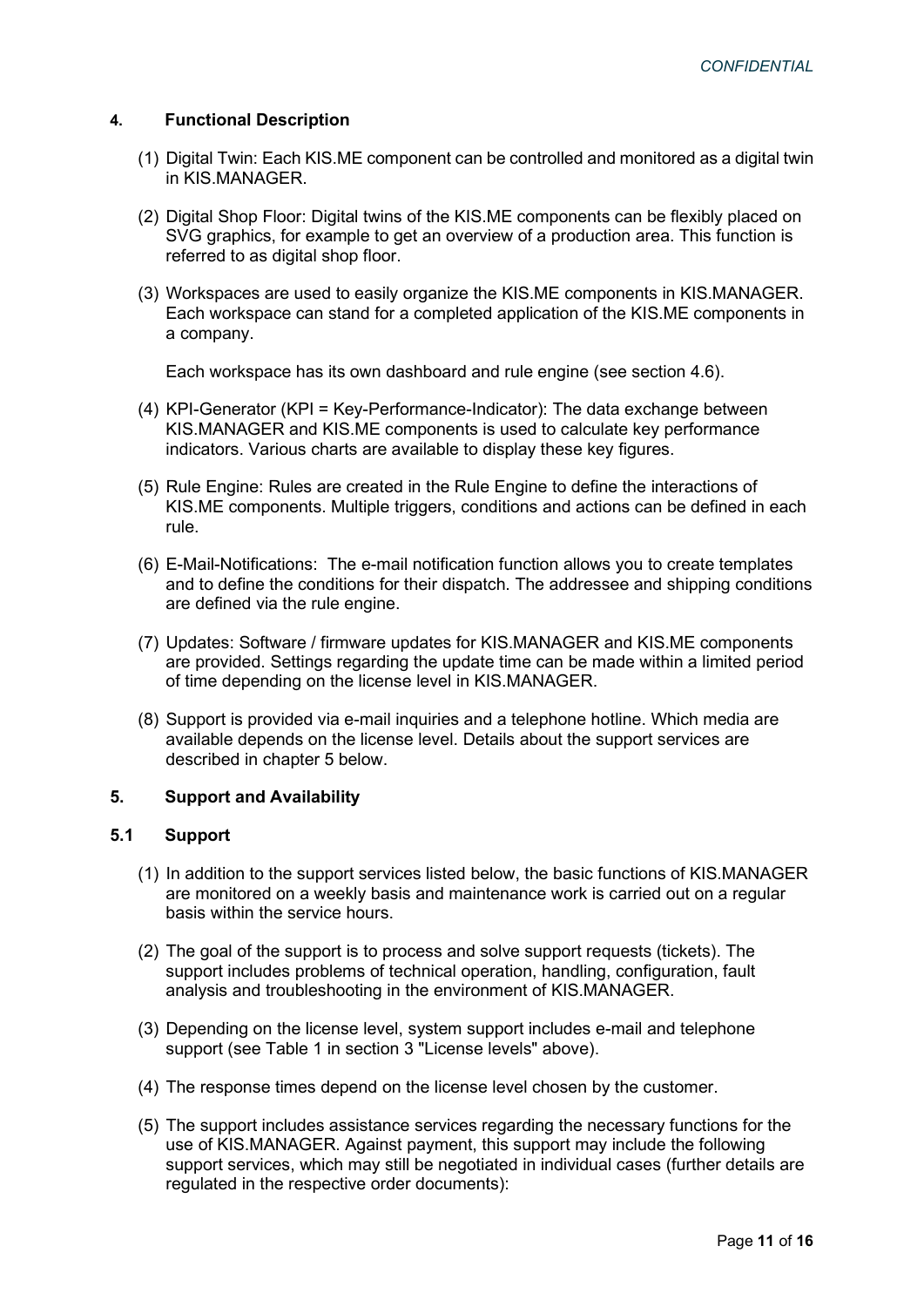- Documentation of the results to optimize the system components;
- Support services outside the regular service hours;
- Training and set-up services;
- (6) The systems/machines or controls themselves are not covered by these support services. Support in this regard is the responsibility of the respective manufacturer or operator of the systems.
- (7) RAFI services may also be provided by vicarious agents.

#### 5.2 Availability

The availability of the respectively agreed services shall be 99.00 % on an annual average, including maintenance work. However, the availability shall not be impaired or interrupted for more than two (2) calendar days in a row. Maintenance work shall be carried out during business hours after notification.

#### 5.3 Definition of Terms

- (1) Medium: Medium by which the customer can submit a support request.
- (2) Availability: Percentage of a quarter in which the service provided was not affected by downtime.

Availability of communication via the available communication medium.

- (3) Response time: Maximum time difference between receipt of the support request and the start of processing by RAFI.
- (4) Quota: Number of included working hours per calendar month.
- (5) Service time: Period during which personnel is available for communication, via the available communication medium and the processing of a fault.
- (6) Maintenance Window: Period in which planned work is carried out to maintain functionality and operational safety. This work includes, in particular, software updates or configuration changes. Impairment of availability within the maintenance window is not to be considered a fault.
- (7) Business hours (local time Ravensburg/Berg): Monday to Thursday 08:00am 12:00 noon and 01:00pm - 05:00pm, Friday 08:00am - 12:00 noon and 01:00pm - 03:00pm, excluding public holidays at the Ravensburg/Berg location and at the Munich location.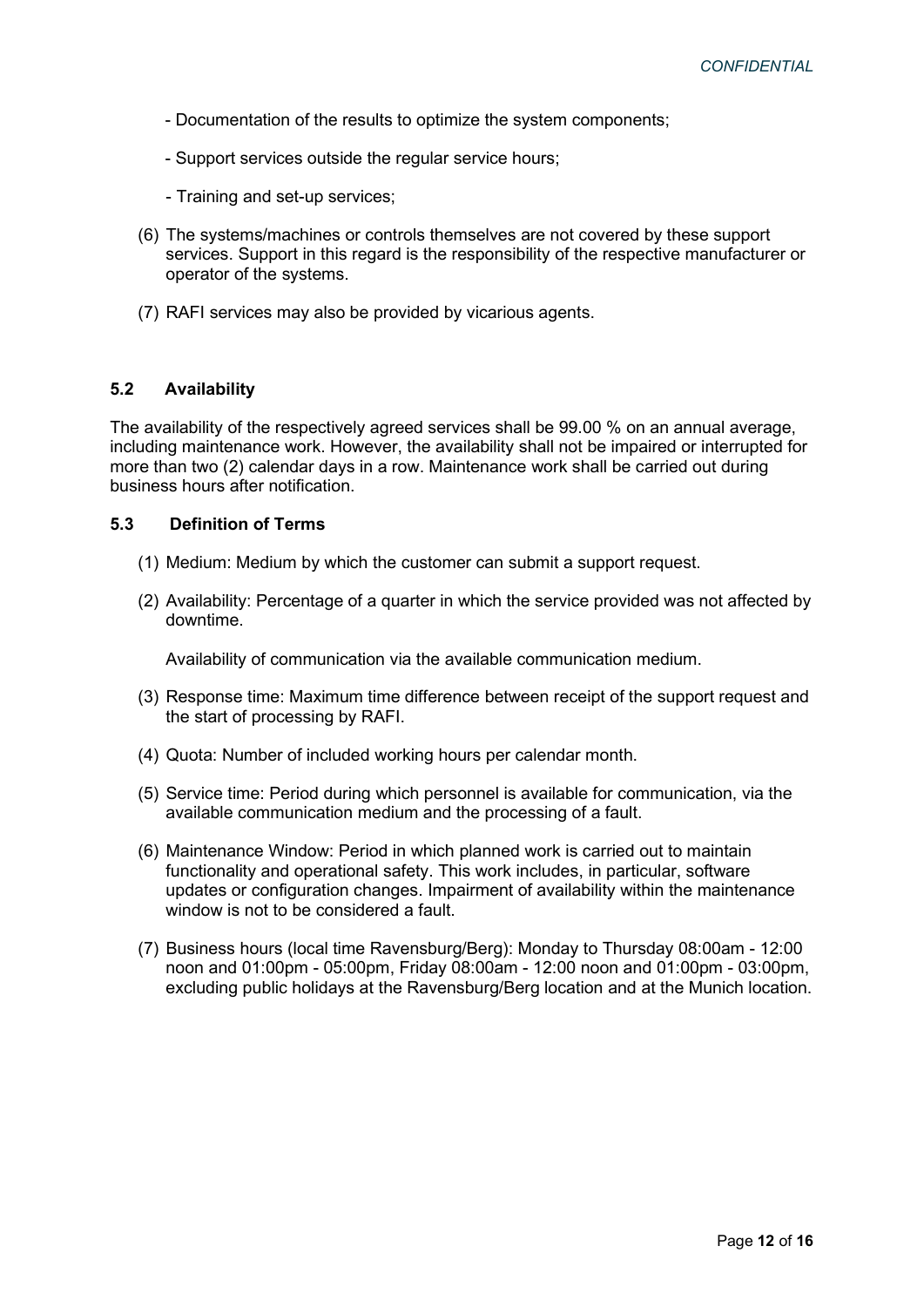# Appendix 2 Terms of Use KIS.ME

# RAFI GmbH & Co. KG

Ravensburger Straße 128 - 134

## 88276 Berg

- hereinafter referred to as "RAFI" -

### 1. Scope of Application and Object of Regulation

(1) These terms of use govern the basic principles of use of the KIS.MANAGER provided by RAFI.

(2) These conditions apply exclusively. Deviating terms and conditions which RAFI does not expressly acknowledge in writing are not binding for RAFI, even if RAFI does not expressly object to them, even if RAFI permits use without reservation in the knowledge of terms and conditions which conflict with or deviate from this agreement.

(3) The terms of use apply to both, the company profiles and the individual user profiles.

#### 2. Handling of User Identification

(1) As part of the registration and verification process, the respective user himself assigns login data in the form of his e-mail address in conjunction with a password that meets our requirements. Within the framework of the creation of the user profile, the terms of use will be sent to the user.

(2) Both the password and the user ID may not be transferred to other persons, not even during vacation, absence or illness. In these cases, only persons with their own user IDs represent each other. The responsible person ensures that the employees comply with this requirement. If access data have been corrupted, the affected user must notify RAFI immediately by e-mail (support.kisme@rafi.de) and issue a new password.

#### 3. Duties of the Customer and possible Consequences in Case of Inactivity

(1) The customer undertakes not to store any illegal content on the provided cloud service, that violates the law, official requirements or the rights of third parties.

(2) The customer is obligated to prevent the unauthorized access of third parties to the protected areas of the KIS.MANAGER by suitable precautions. For this purpose, the customer shall, if necessary, inform his employees about the observance of the copyright.

(3) Notwithstanding the obligation of RAFI to back up data, the customer himself shall be responsible for the input and maintenance of his data and information required for the use of KIS.MANAGER.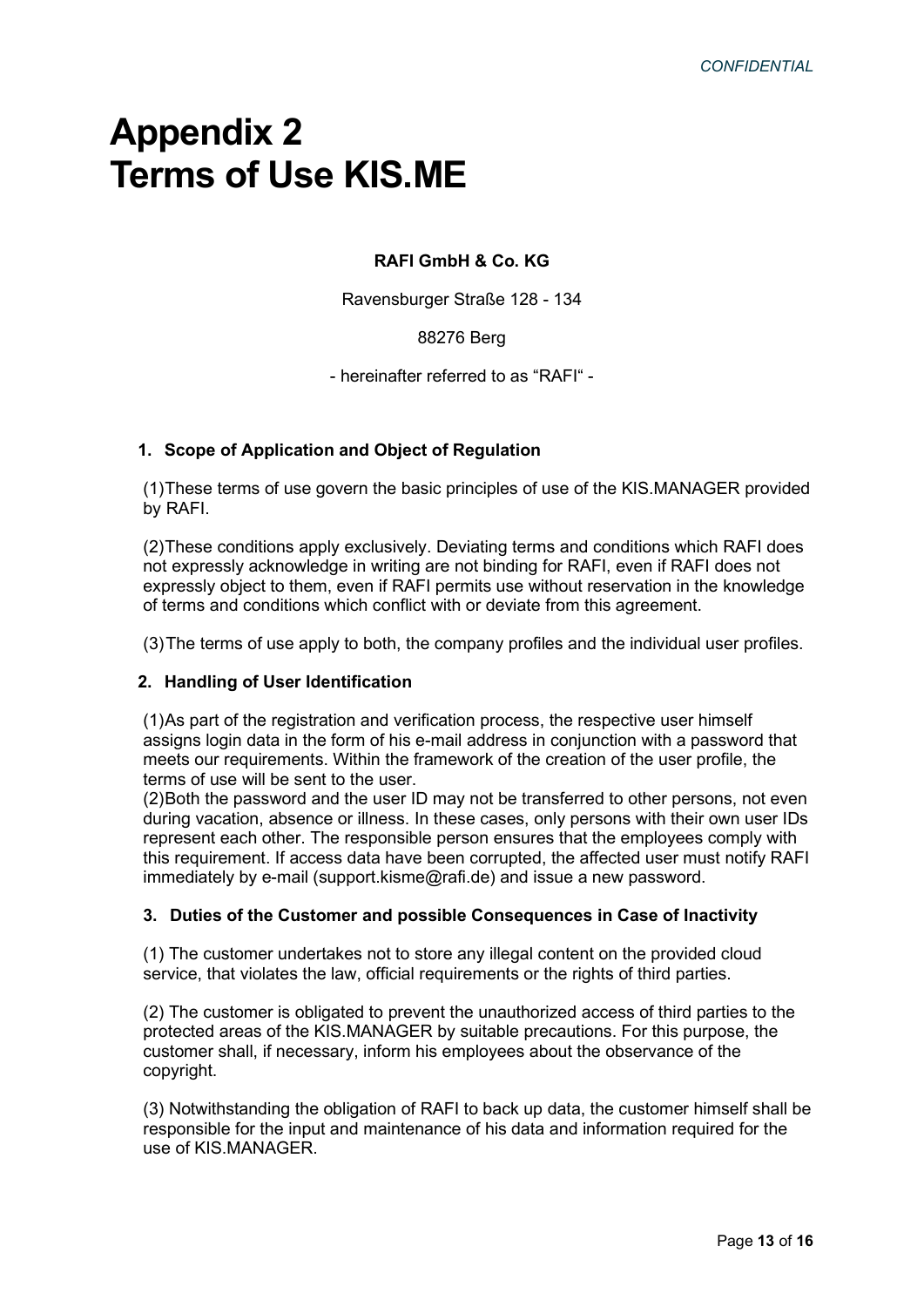(4) The customer is obligated to check his data and information for malware or other harmful components before input and to use state-of-the-art malware protection programs for this purpose.

(5) The contents stored by the customer on the storage space intended for him may be protected by copyright and data protection laws. The customer hereby grants RAFI the right to make the contents stored on the server accessible to the customer for his queries via the Internet and, in particular, to reproduce and transmit them for this purpose and to reproduce them for the purpose of data backup. Further details on data protection are governed by RAFIs "General Data Protection Provisions" and the "Supplementary Data Protection Provisions for KIS.MANAGER", Appendices 2 and 3.

(6) The customer has the following obligations to cooperate, which are necessary for the provision of the service:

(a) Immediate and free provision of information and documents, also with regard to a possible report of defects;

(b) Granting unhindered remote access to the system components;

(c) Designation of a technical contact person and a representative;

(d) Ensuring the online operation of the hardware devices, in any case no removal from online operation beyond a period of two (2) years; the devices have certificates for secure communication with the cloud that expire after two (2) years of disuse. In such a case, a connection to the Cloud can no longer be established and the Hardware Device would have to be returned to RAFI.

(7) The customer is obligated to provide all technologies necessary for the safe and smooth operation of the KIS.ME components. The required technologies can be found in the data sheets of the components.

(8) The customer can independently delete his profile in the portal at any time, this is obligatory at the end of the contractual relationship. Otherwise applies:

- If the customer logs in with a company account and does not purchase hardware devices or licenses or no longer has a license, then after
	- thirty (30) days a reminder e-mail will be sent to him;
	- $\bullet$  sixty (60) days a further reminder e-mail will be sent to him;
	- ninety (90) days the account and thus all data of the corresponding company account will be deleted, including all user profiles within this account.
- $-$  In case of possession of a Starter Kit<sup>4</sup>, from the purchase of it, after
	- One hundred and twenty (120) days, a reminder e-mail will be sent to you;
	- a total of one hundred and fifty (150) days, another reminder e-mail will be sent to you for this purpose;
	- a total of one hundred and eighty (180) days, the account and thus all data of the corresponding company account will be deleted, for which purpose all user profiles within this account will also be deleted.
- As long as a company account has at least one hardware device or license, RAFI

<sup>4</sup> The Starter Kit consists of the following: 1x KIS.BOX, 1x KIS.LIGHT, 2x USB cable, 1x power bank, quick start guide. When purchasing a starter kit, the free trial license period is 6 months.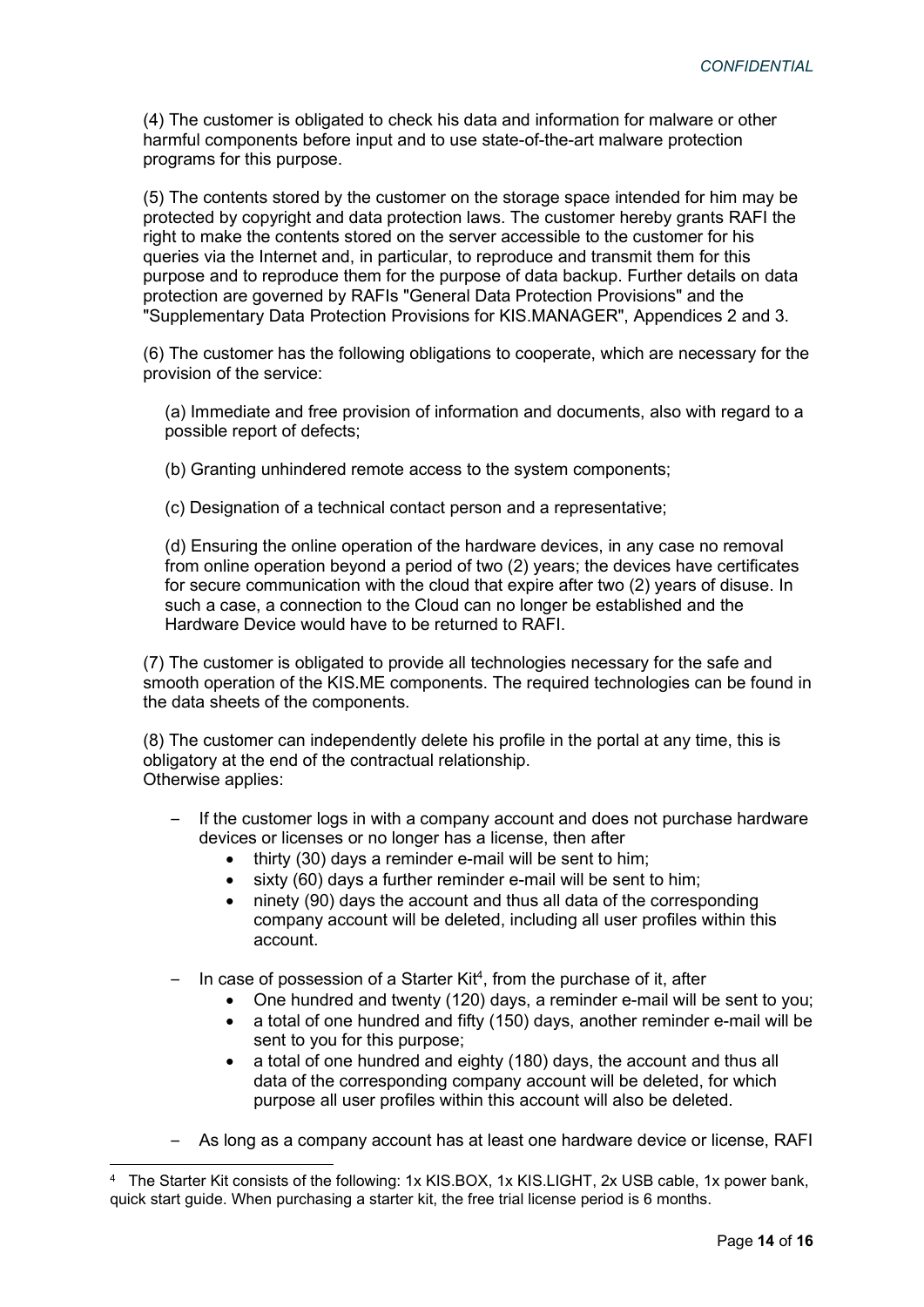will not delete the account.

– If a company account has no more users because all users have logged out, then the company account will be deleted after one (1) year at the latest.